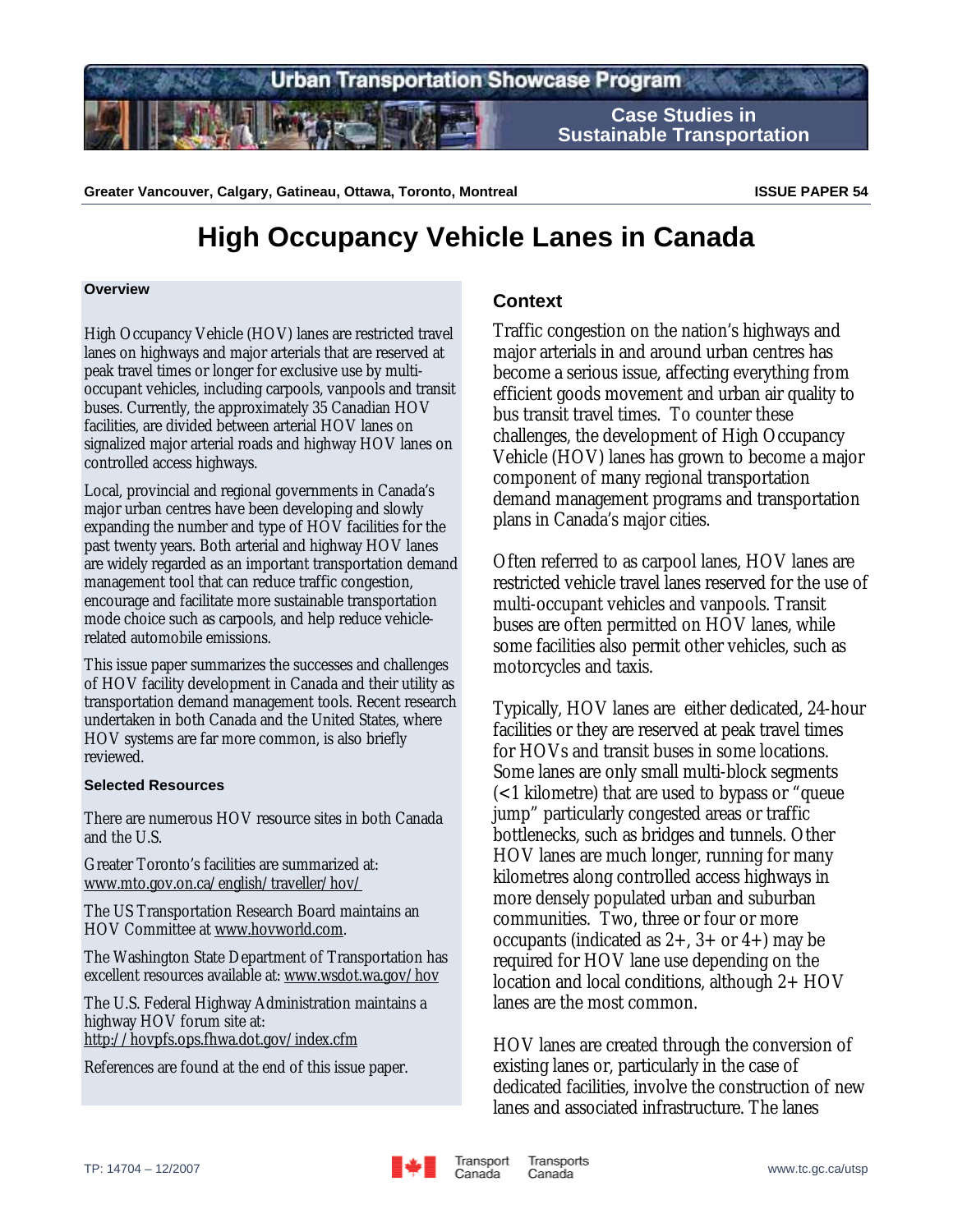themselves are typically separated from other general purpose traffic lanes by markings (i.e., single or double white lines) and are identified by signs and the universal HOV diamond symbol painted on the pavement.



On arterial routes, HOV facilities typically occupy the curb lane and sometimes revert to parking lanes during off-peak times. Some lanes are reverse flow or counter-flow, meaning that a lane will be used for one direction of travel during the morning rush hour and the reverse during the evening commute.

Occasionally, particularly in larger U.S. cities, HOV lanes are physically separated from other lanes and often function as express travel lanes.

# **Policy context**

HOV facilities are supported by various provincial, regional and municipal transportation plans, policies and programs in the locations they are found.

In the early- and mid-1990s, numerous HOV policy reports and plans were generated in the Greater Vancouver and Great Toronto areas. With regard to municipally and regionally administered arterial HOV lanes, several key policy documents are worth noting.

In Vancouver, a 1992 report called *Clouds of Change* triggered City Council to approve guidelines for the implementation of bus and HOV lanes in the city. These routes were then formalized by the city's Downtown Transportation Plan in1997 which approved queue jump locations and priority arterial HOV locations.

Vancouver's work was supported by both the Greater Vancouver Regional District and the regional transportation authority, TransLink whose 1993 *Transport 2021* long range transportation plan

included the development of a HOV network as part of the region's TDM strategy.

In Toronto, *The Metropolitan Toronto High Occupancy Vehicle Network Plan* was completed in 1992. Considered by some as one of the most comprehensive arterial-based HOV plans in North America, the plan proposed a 300 lane-kilometre system incorporating Toronto's existing 60 kilometre network. In 1995, a similar study was carried out for the then City of York.

As part of the new City of Toronto Official Plan process, several background reports were carried out, including one entitled *Reducing Car Dependence: Transportation Options for the City of Toronto*. While none of the report's recommendations were carried over into Toronto's *Official Plan* when it was released in 2002, HOV priority will still be maintained and expanded on both arterial and highway facilities in the Toronto area.

The incorporation of HOV lanes on Highways 403 and 404 in Toronto required provincial enabling legislation. In December 2003, Bill 169 was passed which enabled the siting of facilities and their enforcement by provincial police.

The short Centre Street arterial HOV lane in Calgary is a product of the 1995 *Calgary Transportation Plan*. City Council passed an amendment to the traffic by-law on the day before the facility's scheduled opening to define a High Occupancy Vehicle.



*Counter-Flow HOV Lane, Ottawa* 

# **Rationale and objectives**

Both arterial and highway HOV facilities are intended to encourage a modal shift away from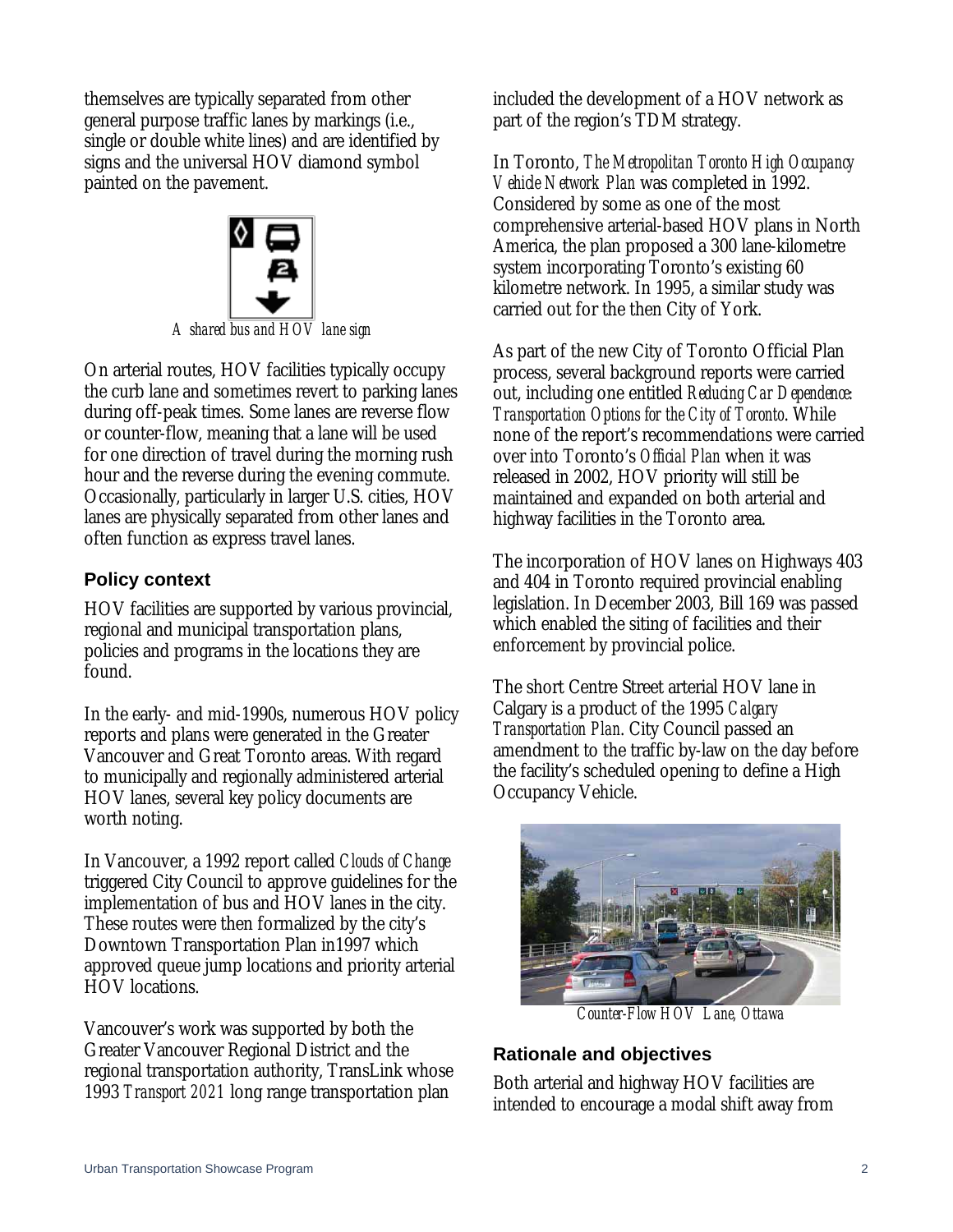single occupant vehicles to multi-occupancy vehicles to preserve and increase the peoplemoving capacity of the freeway or arterial. This shift results in:

- Optimization of travel speeds for vehicles in the HOV lanes and adjoining lanes;
- Faster and more reliable travel times for carpool commuters;
- A reduction in energy consumption and vehicle emissions due to the reduced number of vehicles on the road and congestion-related delays; and,
- The enhancement and expansion of more sustainable personal mobility options for travelers.

HOV facilities represent a more efficient allocation of road space, use of road capacity and use of infrastructure. While a typical highway lane can carry 1,500 to 2,200 vehicles per hour, an HOV lane can move, on average, at least 1.5 times more people than a general traffic lane, as at least two people are in each of the vehicles. Through active marketing of the HOV lanes, development of supporting carpool programs and the active and ongoing enforcement of them, the performance of HOV lanes can be even better.



*HOV signage on Highway 403 in Toronto* 

Many HOV proponents also highlight the personal, qualitative benefits of HOV lanes and the car and van pools they support. In particular, it is argued that HOV lanes indirectly support increased productivity by easing and reducing the commute for HOV lane users which can result in less stressed, more productive, more reliable workers and students. Only limited public polling and

research work has been carried out on this aspect of HOV facilities.

## **Actions**

Today there are over 4,000 lane kilometres of HOV facilities and 130 HOV programs operating in more than 30 North American cities. While the first HOV lanes were constructed in the U.S. in the early 1970s, Canada's first facilities were developed in Greater Vancouver and Toronto in the early 1990s. These were followed shortly afterwards by HOV facilities in Ottawa, Gatineau, Montreal and later in Calgary, Alberta.

There are now approximately 150 lane kilometres of highway HOV facilities in 11 locations in B.C., Ontario and Quebec. There are also over 130 lane kilometres of arterial HOV facilities in 24 locations in Greater Vancouver, Calgary, Toronto, Ottawa and Gatineau. Additional highway and arterial facilities are being studied or are planned in locations across Canada, including large-scale extensions of existing HOV lanes and new facilities in Toronto and Vancouver.

In the U.S., there are newer dedicated highway facilities in some states that include dedicated HOV on- and off-ramps that make it unnecessary for users to merge into general traffic lanes to exit or enter the highway.

To ensure that HOV lanes are used only by appropriate multi-occupant vehicles, Canadian HOV lanes are monitored and enforced by traffic authorities. Currently, the penalty for HOV lane violation in the Toronto area varies according to the jurisdiction responsible for enforcement and the type of HOV facility. For example, highway HOV infractions cost \$110 and 3 demerit points on the driver's license. On Toronto's arterial HOVs the penalties range between \$80 and \$100. In the York Region the fine includes two demerit points on the driver's license. In BC, drivers are fined \$98 and two demerit points on the driver's license. On arterial HOV lanes in Ottawa and Gatineau, the fine is \$100.

Enforcement of HOV varies widely across Canada. Some facilities, notably some arterial facilities in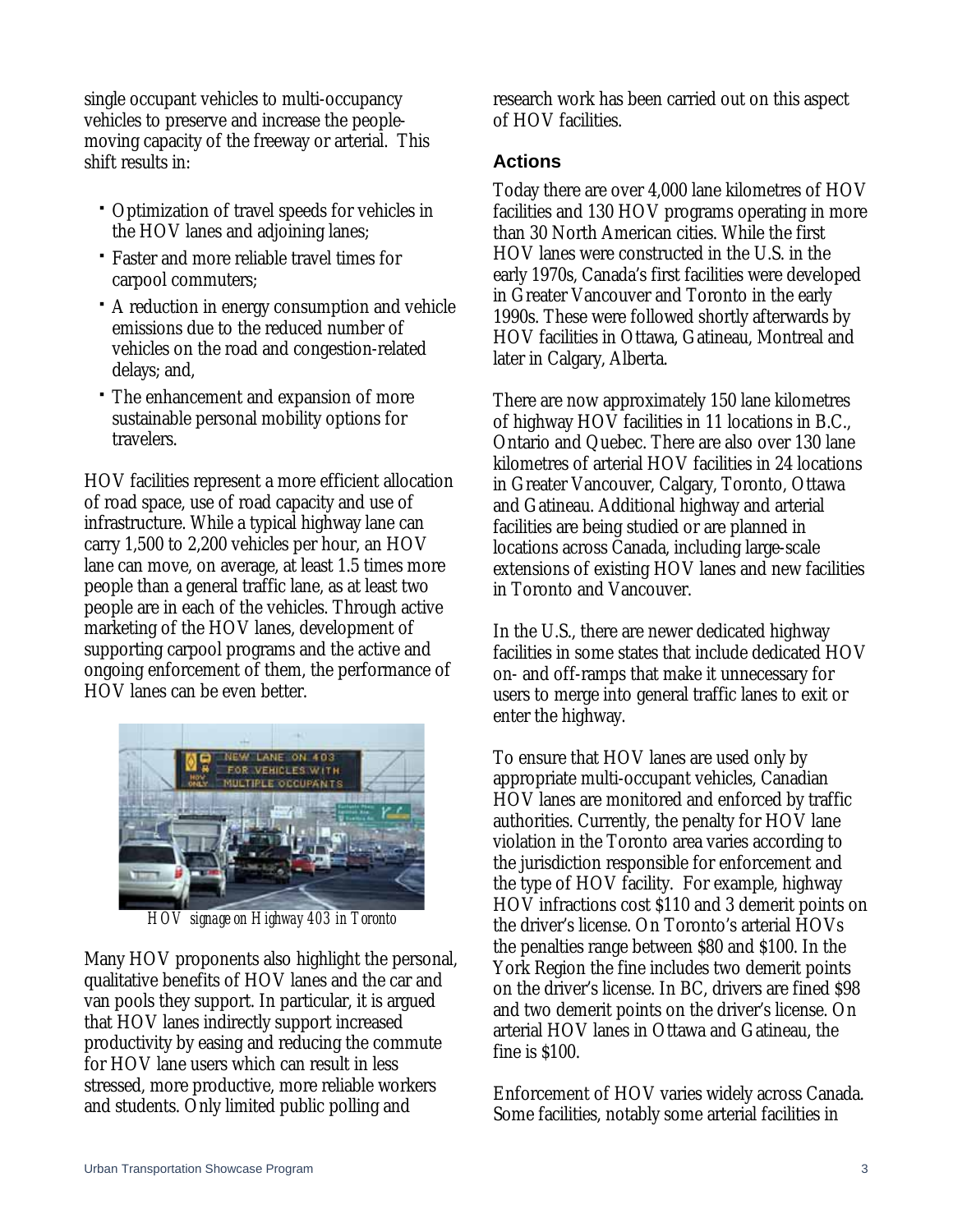Toronto and Ottawa/Gatineau, are no longer actively or effectively enforced. Accordingly peak hour violation rates vary between a high of over 80% on poorly enforced facilities, to a low of less than 10% on properly enforced HOV lanes. Here it should be noted that enforcement rates are not actively monitored or tracked in many Canadian HOV facilities.

Across Canada, various organizations and services have made it easier for commuters to utilize HOV lanes in their region. The Jack Bell Foundation in Vancouver, SmartCommute in the Toronto area and Covoiturage allégo in Montreal all assist drivers and passengers form car and van pools.

#### **Results**

In general, most researchers and transportation practitioners agree that the majority of arterial and highway HOV facilities in Canada have met their primary objectives of reducing congestion, encouraging carpooling and improving travel times for multi-occupant vehicles (and buses where they are permitted on HOV facilities). Unfortunately, the quality and quantity of data to support these finding is relatively limited, particularly from Canadian sources.

Currently, only a few centres in both Canada and the U.S. have established ongoing regular monitoring programs for their HOV facilities. In Canada, the most recent statistics are available from Ontario's Ministry of Transportation from their monitoring of new HOV facilities on Highways 403 and 404. The table in the next column illustrates the success of this project in particular.

Unfortunately, the limited evaluation data for Canadian HOV facilities makes a more comprehensive assessment of their impacts difficult to carry out. Given the limited amount of evaluation and assessment carried out, this section provides a summary overview of key results of both arterial and highway HOV facilities in Canada and the U.S.

#### **Highway 403 and 404: Results**

|                                                                          | <b>Hwy 403</b><br>East<br><b>Bound</b> | <b>Hwy</b><br>403<br>West<br>Bound | <b>Hwy 404</b><br><b>South</b><br>Bound |
|--------------------------------------------------------------------------|----------------------------------------|------------------------------------|-----------------------------------------|
| <b>Projected</b><br>peak hour<br>use: 1 year<br>after<br>opening         | 650                                    | 650                                | 1100                                    |
| <b>Initial</b><br>results: peak<br>hour volume<br>after first 2<br>weeks | 650                                    | 650                                | 900                                     |
| <b>Latest</b><br>results:<br><b>June 2006</b>                            | 1100                                   | 1150                               | 1250                                    |

*Source: Ontario Ministry of Transportation, 2006* 

Some of the more relevant and recent research findings include the following:

- Across Canada and the U.S., HOV traffic is estimated at 7% of total traffic volume. *(Martin, 2004)*
- In Toronto, commuters using the new facilities on Highways 403 and 404 are saving 14 to 17 minutes per trip compared to their travel time before HOV lanes opened. *(Ontario Ministry of Transportation, 2006)*
- *N*early 40% of commuters are now carpooling on Highway 403 eastbound in the morning peak hour compared to only 14% in 2003. *(Ontario Ministry of Transportation, 2006)*
- 37% of commuters carpool on Highway 403 westbound in the afternoon peak hour compared to only 22% in 2003. *(Ontario Ministry of Transportation, 2006)*
- 37% of commuters carpool on Highway 404 southbound in the morning peak compared to fewer than 16% in 2004. *(Ontario Ministry of Transportation, 2006)*
- Average rush hour speed on Ontario's new highway HOV lanes is 100 kilometres per hour compared to 60 kilometres per hour in general traffic lanes on Highway 403. *(Ontario Ministry of Transportation, 2006)*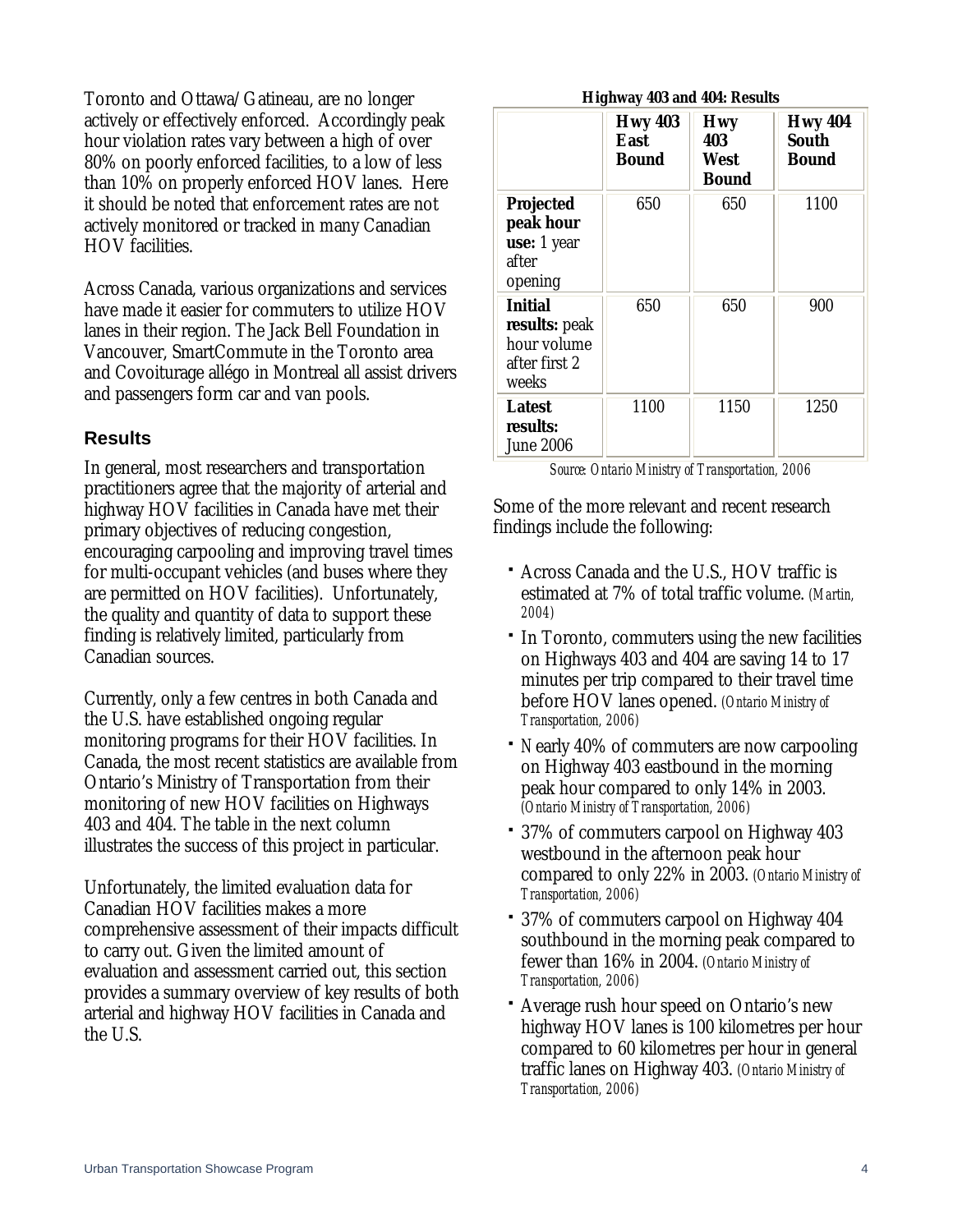- Average rush hour speed is 70 kilometres per hour in the HOV lane compared to 50 kilometres per hour in general purpose lanes on Highway 404 southbound. *(Ontario Ministry of Transportation, 2006)*
- A 1999 evaluation of HOV lanes along sections of Highway 1 (Trans Canada) in B.C. found that person throughput in the central portion of the HOV section increased by approximately 40% (4,500 persons) in the morning westbound peak direction, and 72% (6,700 persons) in the evening peak direction since the HOV lanes were implemented. *(BC Ministry of Transport, 1999)*
- The same study found that overall traffic volumes in the central portion of the HOV section increased by approximately 55% in the peak hour directions and about 15% in the offpeak hour directions. *(BC Ministry of Transport, 1999)*
- The same study determined that HOV lane travel time reliability increased by 24% in the morning westbound peak hour direction, and 13% in the afternoon eastbound peak hour direction. *(BC Ministry of Transport, 1999)*
- HOV lanes can provide time savings from 0.7 minute per kilometre on arterial streets up to 2.5-minutes per kilometre on congested freeways. *(Collier, 2004)*
- In the U.S., HOV lanes in Atlanta, Houston, Los Angeles, Washington, D.C., and Seattle regularly carry more people than adjacent regular lanes of travel. *(US Transportation Research Board, 2004)*
- On average, California's HOV lanes carry 2,518 persons per hour during peak hours, substantially more people than a congested mixed-flow lane and roughly the same number of people as a typical mixed-flow lane operating at maximum capacity. *(California Department of Transportation, 2006)*
- In terms of vehicles carried, California's HOV lanes are operating at only two-thirds of their capacity. *(California State Department of Transportation, 2006)*
- Regional data in California indicates that HOV lanes do induce people to carpool, but the statewide impact on carpooling is unknown due

to lack of data. *(California State Department of Transportation, 2006)*

- In California, the jurisdiction with the most stringent air quality guidelines in North America, the exact impact of HOV lanes on air quality is unknown. *(California State Department of Transportation, 2006)*
- Recent research by the Washington State Department of Transportation (WDOT) indicates that HOV lanes move one-third of the people on rush hour freeways in only about 18% of the vehicles. *(Washington State Department of Transportation, 2002)*
- WDOT research shows HOV users saving up to 16 minutes per corridor on their commutes. *(Washington State Department of Transportation, 2002)*
- A 2004 WSDOT public opinion poll showed that 78% of freeway drivers who do not usually use the HOV lanes still thought HOV lanes were a good idea. *(Washington State Transportation Center, 2004)*
- The same WSDOT survey showed that 66% of the same non-user group felt that HOV lane construction should continue, and disagreed with the idea of opening the HOV lanes to everyone all the time. *(Washington State Transportation Center, 2004)*
- In Greater Seattle, the HOV system has been a victim of its own success. Most of their HOV lanes are now so congested during rush hours that they no longer maintain WSDOT's 45 mph performance standard. *(Washington State Department of Transportation, 2006)*

The success of Toronto's recent highway HOV lanes, in particular, is supporting the planned rapid expansion of highway HOVs in the province. The next anticipated HOV lane on Highway 404 from Highway 401 to Highway 7 is scheduled to open in summer 2007. An HOV lane will also be introduced on Highway 417 in Ottawa. Ontario is also working to build HOV lanes on other highways, including the Queen Elizabeth Way (QEW).

# **Challenges**

While proponents of HOV lanes recognize them as a cost-effective solution to managing congestion and an important TDM tool, support for HOV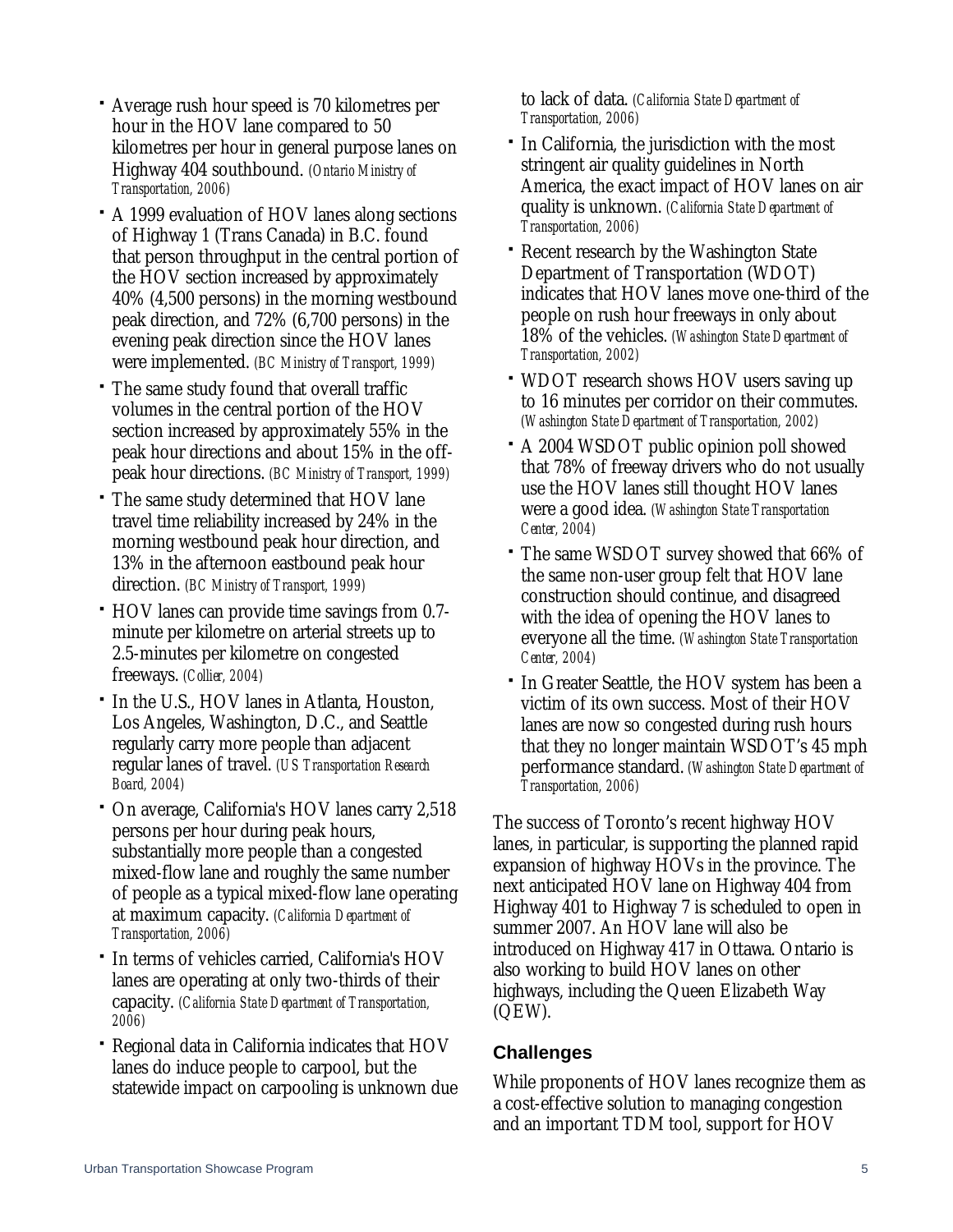facilities is not universal. Some projects in both Canada and the U.S. have received minimal public support and have faced resulting political pressure. According to recent research, there are three main areas where HOV lane projects run the risk of posting negative results *(Schijns, 2006)*:

- Where implementation has a severe negative impact on general purpose lane operations;
- Where the HOV lane usage does not live up to expectations; and,
- Where non-compliance threatens the operational viability of the lane.

One of the interesting challenges HOV facilities face, particularly highway HOV lanes, is that a wellused, successful HOV lane will appear to be less full than an adjoining general purpose lane. HOV detractors will point to this fact and claim that the HOV lanes are underutilized, despite the fact that they may be carrying the same amount of people or more than the adjoining general purpose lanes.

In Canada, the challenge of so-called "Empty Lane Syndrome" is compounded by the relative lack of data collected by transportation agencies across the country that illustrates the "real" traffic volumes carried by HOV lanes. It also highlights the need for ongoing public education and marketing of HOV facilities.



*An HOV lane in Toronto (on the right): even a successful HOV lane can look underutilized compared to a regular traffic lane.* 

Another challenge faced with HOV lanes is the pressure from other driver groups who want to use them. Taxis, motorcycles, couriers and commercial truck drivers have all lobbied with varying degrees of success to be permitted in HOV lanes in different locations across the country.

More recently, drivers of hybrid vehicles have lobbied successfully to use HOV lanes in some jurisdictions as a "reward" for purchasing the highly fuel efficient and less polluting vehicles. In California, a vehicle that meets specified emissions standards may be issued Clean Air Vehicle Stickers that permits the vehicle to be operated by a single occupant in all of the state's HOV lanes.

Where HOV lanes are seen to be underperforming, High Occupancy Toll lanes, or HOTs, have recently been proposed. HOT lanes permit single occupant vehicles (SOVs) to use the HOV lane by paying a toll. For proponents, HOT lanes are seen as a viable way of introducing more free marketplace principals into the realm of transportation infrastructure and services. There are currently three HOT lanes in use in the U.S. and several more in planning and development.

One of the most recent HOT projects is a 12 kilometre HOV lane conversion that occurred in Minneapolis, Minnesota in May 2005. The U.S. \$12 million project costs U.S. \$1.2 million annually to operate, although a large portion of this is meant to be recouped through the tolls collected. The high tech system uses an electronic toll collection system with tolls based on the real time congestion levels on the highway (i.e., the more congested the highway, the higher the toll on the HOT). The maximum toll is U.S. \$8, with tolls averaging between U.S. \$1.00 and \$4.00 during peak times and \$0.25 during off-peak periods.

Despite their popularity and relative success, the development HOTs has been limited by their additional costs. Most of the additional cost is due to their technology and associated infrastructure requirements, including more complex enforcement (enforcement vehicles have to be fitted with special electronics to detect whether or not an SOV operating in the HOT has the required electronic tolling transponder).

While there have been far more successful HOV projects developed than unsuccessful ones, one of the leading HOV researchers has identified the following characteristics of a "successful" facility *(Schijns, 2006)*: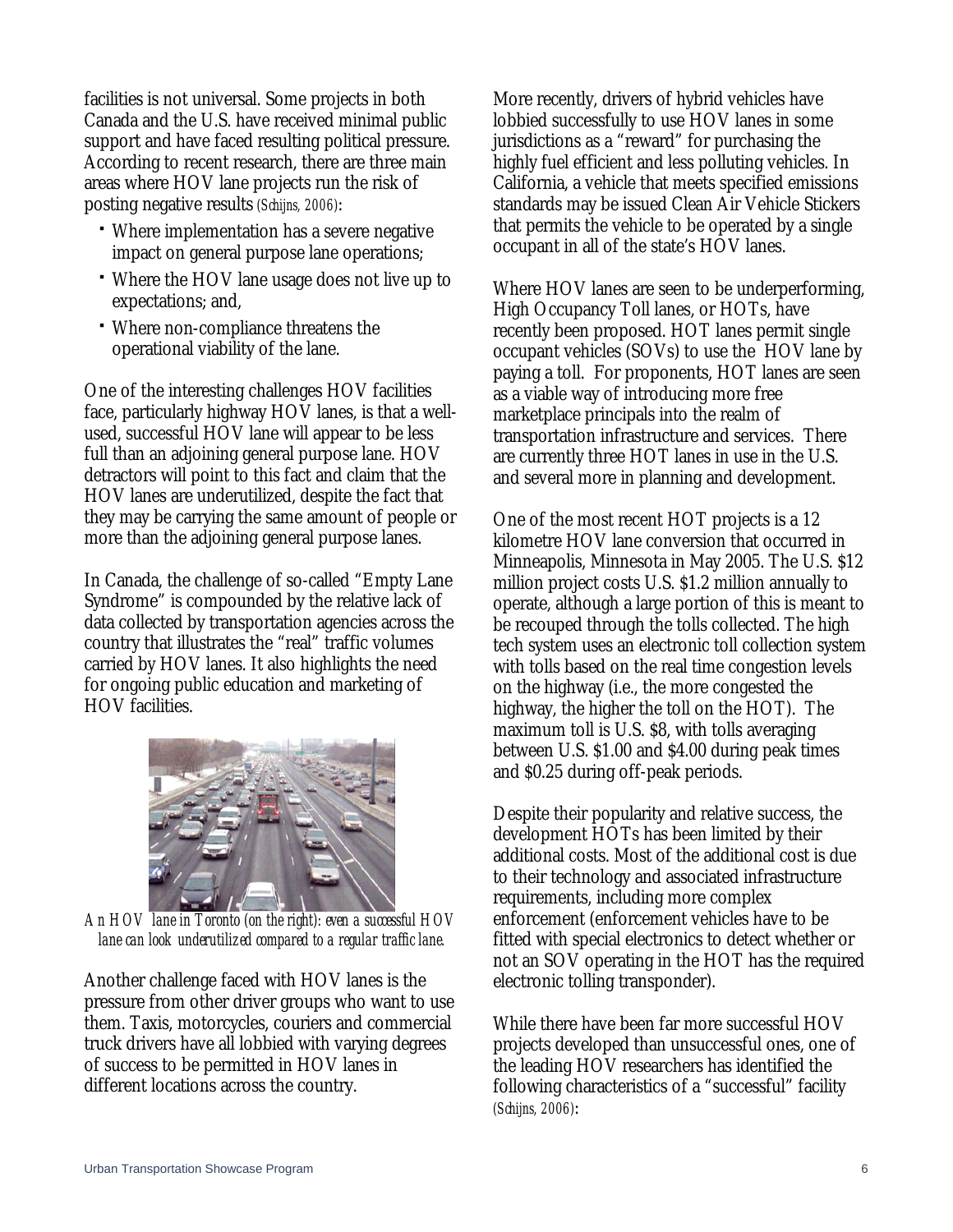- Adequate HOV lane usage (either carrying more people than the equivalent general purpose lane, or carrying enough vehicles to generate public acceptance)
- HOV lane travel time advantage over general purpose lanes
- Positive effect of HOV lane on total personmoving capacity of corridor
- Demonstrated effect of HOV project on travel mode choice in corridor
- Motorist compliance with HOV lane rules



*A single occupant hybrid vehicle in an HOV lane* 

# **Best Practices**

While no authoritative best practices guide has been produced, the Victoria Transportation Institute in B.C. surveyed recent research to generate the following list of guidelines for the establishment of HOV facilities.

- More than one million people in the metropolitan region;
- High levels of traffic congestion in the corridor;
- Access to an employment center with 100,000 or more workers (i.e., a major transportation destination);
- Supporting transportation demand management programs and policies; and,
- A co-operative community of responsible transportation agencies, departments and governments.

The Oregon Department of Transportation has also developed the following criteria to guide transportation agencies in their evaluation and monitoring of HOV facility performance in the state. The same criteria can easily be applied to Canadian facilities.

- **Total Person Throughput.** This is a measure of how many people move past a point in a given period in time. Traditionally transportation agencies measure only the number of vehicles, but on HOV lanes they measure the number of vehicles, number of people per vehicle, and the number of people using transit. Increased person throughput and higher average vehicle occupancy are goals.
- **Travel Times.** Transportation agencies measure travel time to determine how long it takes HOVs, single occupant vehicles (SOVs) and freight vehicles to travel on roads with HOV lanes. No net increase in travel times during the afternoon rush hour is a goal.
- **Safety.** Agencies measure the accident and incident rates on sections of highway before and after HOV lanes are established. No increase in incident and crash rates is a goal.
- **Enforcement.** This is a qualitative measure of how enforceable a HOV lane is. Agencies will track the number of tickets issued, the HOV lane violation rate and observations of police enforcing the lane. Minimal violation rate and maximum perception that users obey HOV rules is a goal.
- **Beginning and Ending Transitions.** The beginning and ending of an HOV lane can create weaving movements or other traffic flow problems. Agencies will monitor the traffic operations to evaluate how HOV lanes affect traffic flow.
- **Traffic Diversion.** There is a concern that excessive delays in general purpose lanes may cause traffic to divert to parallel routes. Traffic counts will be taken before and after HOV lanes are established to determine if significant traffic is diverted. The goal is to minimize traffic diversion.
- **HOV Lane Utilization.** This is a measure of how many vehicles are using the HOV Lane in a given time period, and how this compares with their maximum capacity.
- **Transit Ridership.** Agencies will track how many people ride transit during peak periods when the HOV lane is in service.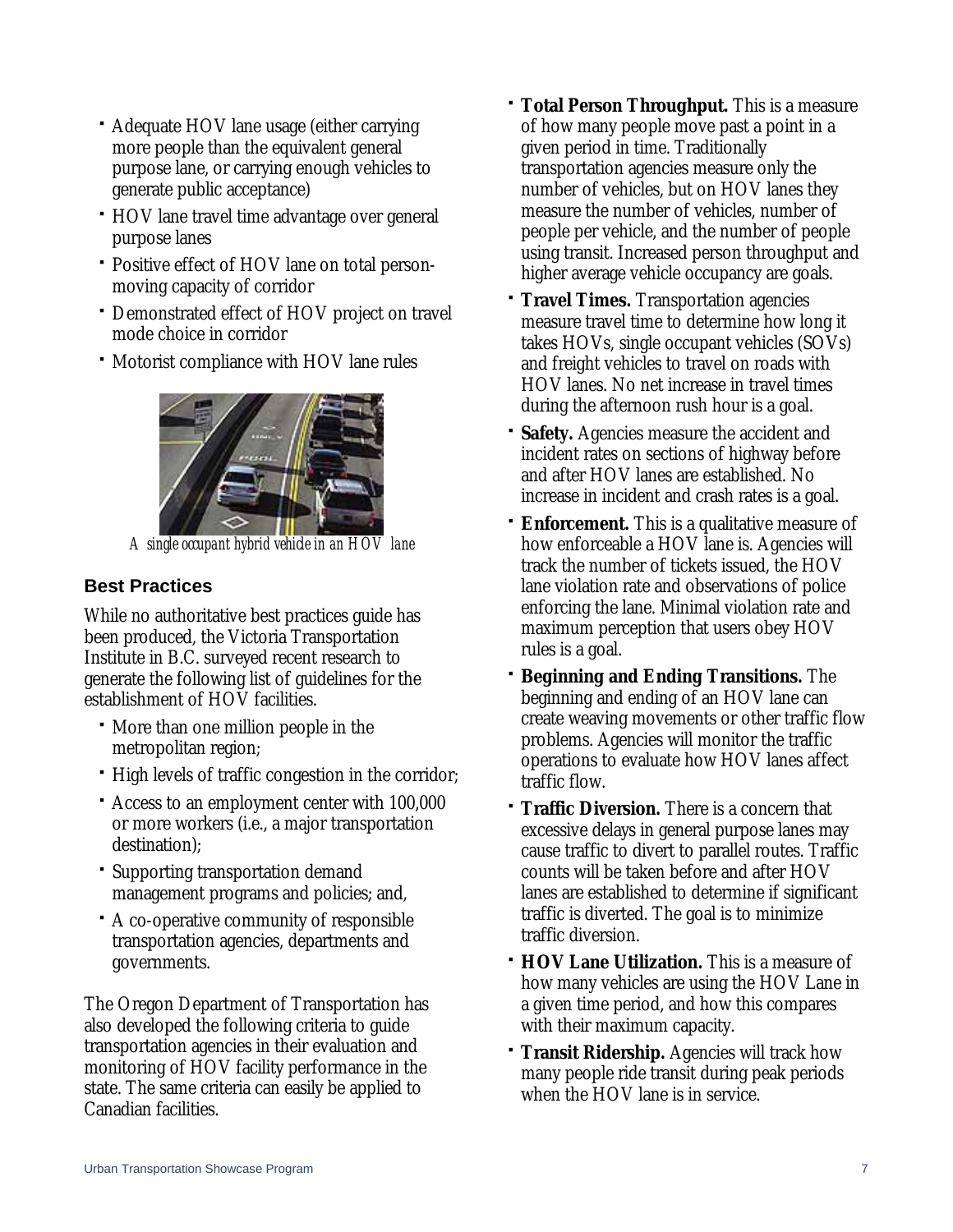- **Increase in Transit Service.** Agencies will measure the increase in transit service and compare it to the increase in transit ridership. This would help understand the increase in transit ridership due to the HOV project compared to normal increases in ridership that result from an increase in transit service (without an HOV lane).
- **Number of People per Vehicle.** Agencies will observe traffic to determine the number of people per vehicle during peak periods.
- **Park-and-Ride Use, Van Pools and Employer Programs.** Agencies will track the use of the Park-and-Ride and vanpools.
- **Public Perception.** Agencies will survey commuters and compare responses before and after HOV lanes are established.

### **Resources**

The costs of developing either an arterial or highway HOV lane vary widely and by jurisdiction. Costs include project development and planning, construction, management and enforcement. Dedicated, lane separated, highway HOV facilities are the most expensive to construct.

In Canada, costs have ranged from a low of \$50,000 (in 1991 dollars) for a 1.1 kilometre arterial HOV lane project in Ottawa, to \$20 million (in 2002 dollars) for reversible central HOV lane on the 3-lane inter-provincial Champlain Bridge in Ottawa/Gatineau.



*Short queue jump HOV lanes can be a cost effective congestion management approach at common traffic choke points, such as this bridge approach in Vancouver.* 

# **Lessons Learned**

Based on recent research and HOV facility successes, the following lessons learned can be applied to new facility development:

- **Regional coordination and integration is key:** Different levels of government, various municipal jurisdictions, and multiple agencies need to work together to develop and achieve regional HOV network objectives and enforcement standards. As an example, Seattle, Washington has developed one of North America's premier highway and arterial HOV networks by integrating arterial and highway facilities region-wide and coordinating the larger system with transit, preferential carpool parking and an extensive network of park-andride lots.
- **HOV enforcement is critical:** A recurring issue with HOV lanes is the need to actively monitor and enforce them to maintain facility efficiency, competitiveness with general traffic lanes, and to establish good driver habits (both HOV and SOV). Where facilities are not enforced, the number of carpools has declined and transit times have been impacted (where the facility is shared with buses). In addition to regular police or traffic authority enforcement, jurisdictions can consider establishing a program similar to a program in Seattle where drivers can report an SOV in HOV lanes on their cell phones using a widely advertised 1- 800 number.
- **Long-term monitoring is important:** To better prove the effectiveness of HOV lanes, jurisdictions need to commit to better collection and evaluation of facility usage data, including vehicle volumes (both directions, peak and non-peak times), destination travel time savings (HOV versus general traffic lanes), comparative vehicle speeds (HOV versus general traffic lanes), passengers per vehicle and transit ridership. Better data supports the development and implementation of new facilities and can be used to identify service improvements for existing facilities.